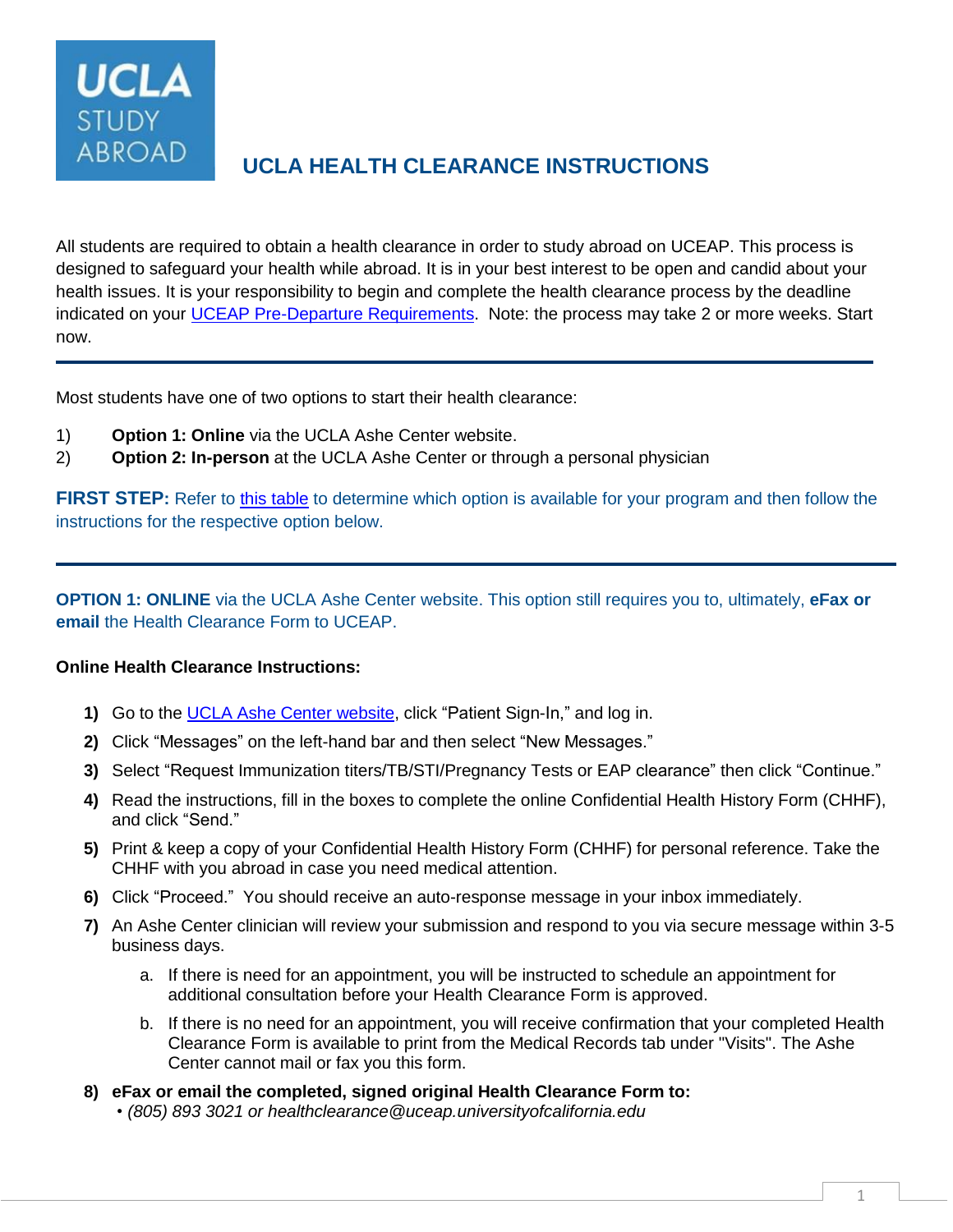

*• IMPORTANT NOTE: Using non-encrypted email to send your completed health clearance is not* private or secure. Also, there is a possibility that the email could be intercepted and read by others *whom you did not intend to receive it.* Keep another copy for your personal reference.

## <span id="page-1-0"></span>**OPTION 2: IN-PERSON** at the UCLA Ashe Center or through a private physician

Students will use the in-person health clearance option if: 1) the online process is not an option for their program, 2) they prefer to get their health clearance completed by a private physician, and/or 3) are seeing a specialist for a serious, ongoing condition. Note: The physician, health provider, and/or specialist must be licensed and cannot be an immediate family member (AMA Code of Ethics E-8,19).

#### **In-Person Health Clearance Instructions:**

- **1) Make an appointment** with the UCLA Ashe Center or your private physician (only if this option is available in the [table](#page-2-0) below) and any specialist you may be seeing for a serious, ongoing condition. You can make an appointment with the Ashe Center by calling 310-825-4073. The cost of the Ashe Center health clearance assessment is free for students with UCSHIP and \$30 for students without UCSHIP. If a further health evaluation or physical exam is needed there may be additional costs. See the Ashe Center site for more fee information [https://www.studenthealth.ucla.edu/fees.](https://www.studenthealth.ucla.edu/fees)
- **2) Print** the [Confidential Health History Form](https://uceap.sharepoint.com/:b:/s/DocumentLibrary/EXwH7X-fhg5CmY43h2kEV7MBLo8y_fmUeGw6NLCauXEaAQ?e=plMoRC) and the Health [Clearance](https://uceap.sharepoint.com/:b:/s/DocumentLibrary/EZRkdsLJwd1AkRqLzoymPaoBS79aoIwqP0v2AiheCuid2A?e=4KCyv4) Form. Complete the Confidential Health History form prior to your appointment.
- **3) Arrive on time for your appointment** to avoid any fees or penalties. If you must cancel, do so prior to any penalty period. Give both forms to the doctor and ask them to follow the instructions on the Health Clearance Form carefully.
- **4) Leave a copy of the Confidential Health History Form (CHHF)** with your doctor so that they will have it on file in case of an emergency. Keep a copy for your personal reference. Take the CHHF with you abroad in case you need medical attention.
- **5) eFax or email the completed, signed original Health Clearance Form and a copy to:**
	- (805) 893 3021 or [healthclearance@uceap.universityofcalifornia.edu](mailto:healthclearance@uceap.universityofcalifornia.edu)

• IMPORTANT NOTE: Using non-encrypted email to send your completed health clearance is not private or secure. Also, there is a possibility that the email could be intercepted and read by others whom you did not intend to receive it.

**Reference Table Below**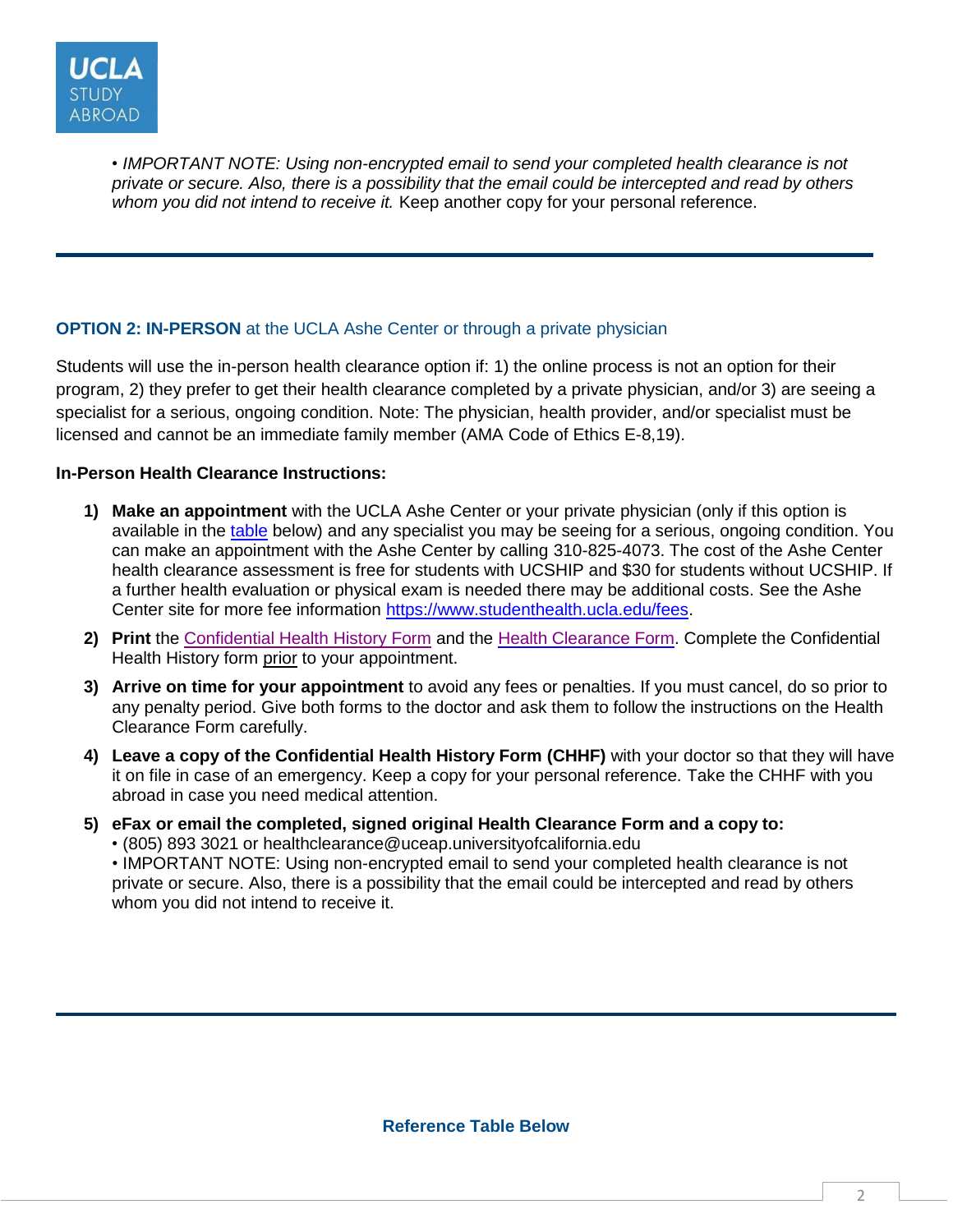



#### **Use the Table Below to Determine Which Health Clearance Process to Use**

<span id="page-2-0"></span>Please choose the online process if it is an option for your program (unless you have ongoing health issues and prefer to see an Ashe Center doctor or private physician in-person). Clicking on a link below will take you to the steps to start that option.

| <b>UCEAP Country/Program</b> | Where Can I Complete my Health Clearance?         |
|------------------------------|---------------------------------------------------|
| Argentina                    | <b>Ashe Center Online or Private Physician</b>    |
| Australia                    | Ashe Center Online or Private Physician           |
| <b>Barbados</b>              | <b>In-Person Ashe Center or Private Physician</b> |
| Belgium                      | <b>In-Person Ashe Center or Private Physician</b> |
| <b>Botswana</b>              | <b>In-Person Ashe Center Only</b>                 |
| <b>Brazil</b>                | <b>Ashe Center Online or Private Physician</b>    |
| Canada                       | <b>Ashe Center Online or Private Physician</b>    |
| Chile                        | <b>Ashe Center Online or Private Physician</b>    |
| China: Summer, Fall, Spring  | <b>Ashe Center Online or Private Physician</b>    |
| China: Year                  | <b>In-Person Ashe Center or Private Physician</b> |
| Costa Rica                   | <b>Ashe Center Online or Private Physician</b>    |
| <b>Czech Republic</b>        | <b>Ashe Center Online or Private Physician</b>    |
| <b>Denmark</b>               | <b>Ashe Center Online or Private Physician</b>    |
| Dominican Republic           | <b>Ashe Center Online or Private Physician</b>    |
| France                       | <b>Ashe Center Online or Private Physician</b>    |
| Germany                      | <b>Ashe Center Online or Private Physician</b>    |
| Ghana                        | <b>In-Person Ashe Center Only</b>                 |
| Hong Kong                    | <b>Ashe Center Online or Private Physician</b>    |
| Iceland                      | <b>In-Person Ashe Center or Private Physician</b> |
| India                        | <b>Ashe Center Online Only</b>                    |